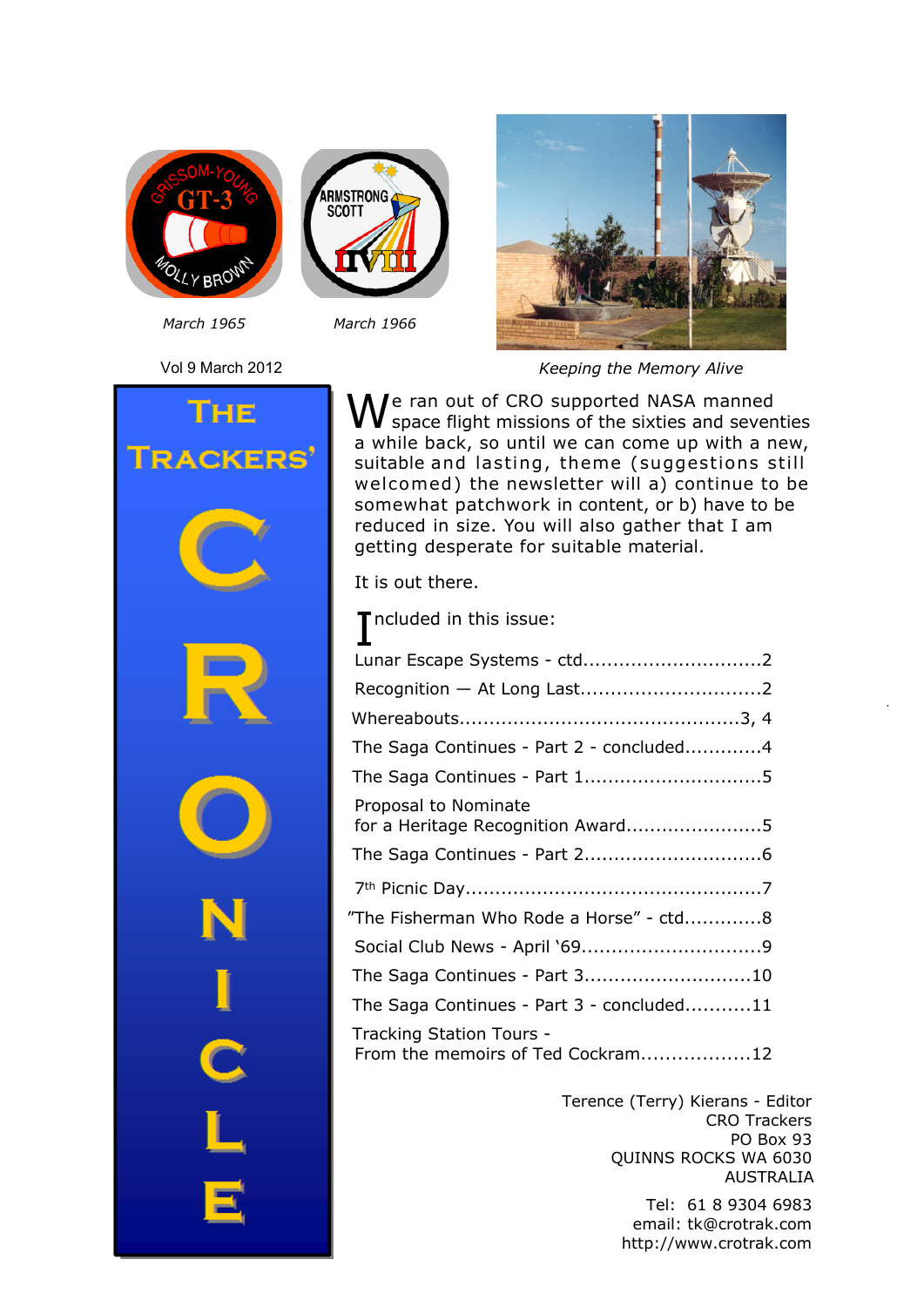#### **Lunar Escape Systems**

#### *From Wikipedia*

#### **Control - ctd.**

As a result the offset thrust would cause the LESS to rotate until the astronaut returned to a neutral position and the center of gravity was again aligned with the engine thrust. Ultimately, however, this was considered to be less desirable than hardware control, particularly as it imposed significant constraints on vehicle thrust level and

inertia... adding gimballing or relative engine throttling might actually simplify the design.

#### **Long-Range Flyer**

While the LESS was designed primarily as a 'lifeboat' for the LEM crew, a simple rocket which could carry two astronauts would be beneficial in other areas too. The Lunar Rover allowed the astronauts to travel fairly quickly over



LESS variant with attitude control by pilot movement.

- Long-Range Flyer Version of LES

Two-man Long Range Flyer.

a few miles, but an improved version of the LESS could allow rapid

travel over much longer distances on rocket thrust.

By adding fixed legs, increasing structural strength to support landing stresses, supporting engine throttling or using a cluster of RCS engines that could be pulsed, and adding a long-range radio relay, the LESS design could be extended to become a long-range flyer (LRF). With around 1600 pounds of propellant from

the LEM, the astronauts could travel forty to sixty nautical miles from the LEM to explore a wider area around the landing site. This would, for example, allow reconnaissance trips to potential future landing sites, and the LRF could also be used for orbital flight to return the crew to the CSM in an emergency

#### **Recognition — At Long Last**



*Photograph - Phil Youd, edited by Terence Kierans* and W&K Painting.

It's been a long time<br>
Looming... but a coming... but a new sign has been installed at the entrance to the old-Tracking Station.

Thanks to Phil Youd of Hits Radio, for organising it together with the generosity of Mick and Sue Coffey's Carnarvon Steel Supplies

2 *Keeping the Memory Alive*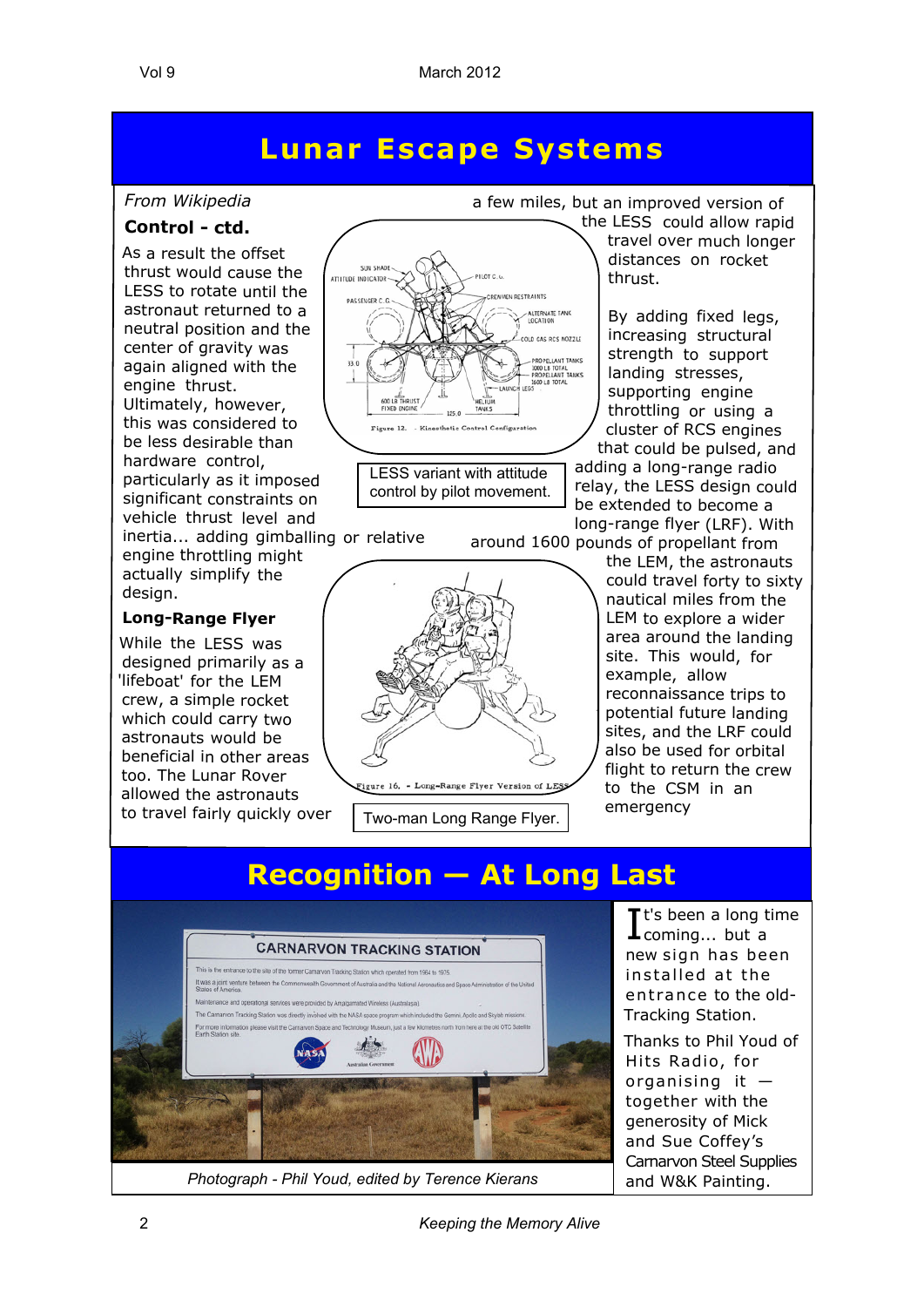#### **Whereabouts**

As a result of Paul Dench supplying his "staffing list", augmented<br>Courtesy Brian Milne, the "Whereabouts" table of those for whom s a result of Paul Dench supplying his "staffing list", augmented we have no contact details has expanded to more than one page. Thanks to those who have sent updates.

| C Abott               | Jim Crossland          | Geoff Hammond           |
|-----------------------|------------------------|-------------------------|
| Eric Ainsworth        | Noel Cunningham        | R Hanes                 |
| Gay Albon             | F Dawes                | Bea Hardman             |
| <b>Bill Arbery</b>    | Peter Dawson           | Peter Hardwicke         |
| Allan Barber          | Peter Del Fante        | Ron Harmes              |
|                       |                        |                         |
| John (Allan) Barber   | <b>Andrew Dempster</b> | Anne Harvey (Brookes)   |
| Matt Barber           | Jean DeVis             | D Hatch                 |
| Keith Barnard         | Marilyn Dick           | Gail Heileman           |
| Barrow                | <b>Olive Dick</b>      | <b>Stan Hills</b>       |
| Deidre Beaumont       | Phil Dickinson         | <b>Ernie Hindley</b>    |
| Elizabeth Beckett     | Neville Dippell        | Dave Hine               |
| Beveridge             | Cheryl? Dixon          |                         |
| Michael Billings      | L Donkin               | A Holgate               |
| Denis Black           | John Draper            | Phyllis Hook (Watson)   |
| G Bond                | <b>Mike Dresser</b>    | J Hopkins               |
| S Boyce               | <b>Bruce Duff</b>      | Vivienne Lawer (Hopper) |
| <b>Bill Boyle</b>     | I Dunleavy             | Ted Hopper              |
| <b>B</b> Bradley      | <b>Bob Dwyer</b>       | Deidre Howard           |
| Phil Brindley         | Dave Elliot            | <b>B</b> Hughes         |
| Hans Britz            | J Erickson             | <b>B</b> Hunter         |
| Dave Brooks           | Ross Eyre              | D Hutchins              |
| Charlie Brown         |                        | Ian Jones               |
| T.F.A Brown           | Ian Few                | S ??? Judd              |
| W Brown               | Ian Findlay            | Vera Kastropil          |
| J Burdett             | <b>G</b> Francis       | John Keane              |
| R Burdett             | <b>Ben Franklin</b>    | Mike Keen               |
| <b>Martin Burgess</b> | David Froom            | Jim Keenan              |
| <b>Robert Burns</b>   | Don Frost              | John Kelman             |
| Joe Cabone            | Jamie Gardiner         | Joy King                |
| Joy Cameron           | L Gardner              | M King                  |
| Geoff Cardwell        | S Garner               | L King                  |
| G Carrick             | C George               | Roy Kjellgren           |
| <b>Brian Clarke</b>   | Joe George             | Gloria Klarie           |
| <b>Brian Clifford</b> | J Gerschwitz           | Peter Kloppenburg       |
| Keith Clifton-James   | G Goodlace             | Henry Larsen            |
| Barbara Cobcroft      | L Gore                 | Russ Leighton           |
| <b>Bill Comstock</b>  | Lyn Grant              | G Linney                |
| ?? Coombs             | Claude Granville       | F Lippett               |
| Ron Cottis            | <b>Bob Halse</b>       | Alex Liu                |

*The quest continues; the list never seems to get very much shorter.*

*I have been given information concerning the possible whereabouts of a few of these, but so far have not been successful in obtaining, or confirming, details. The Reunion Dinner brought out some missing persons, but there are also a few who do not wish to be contacted.*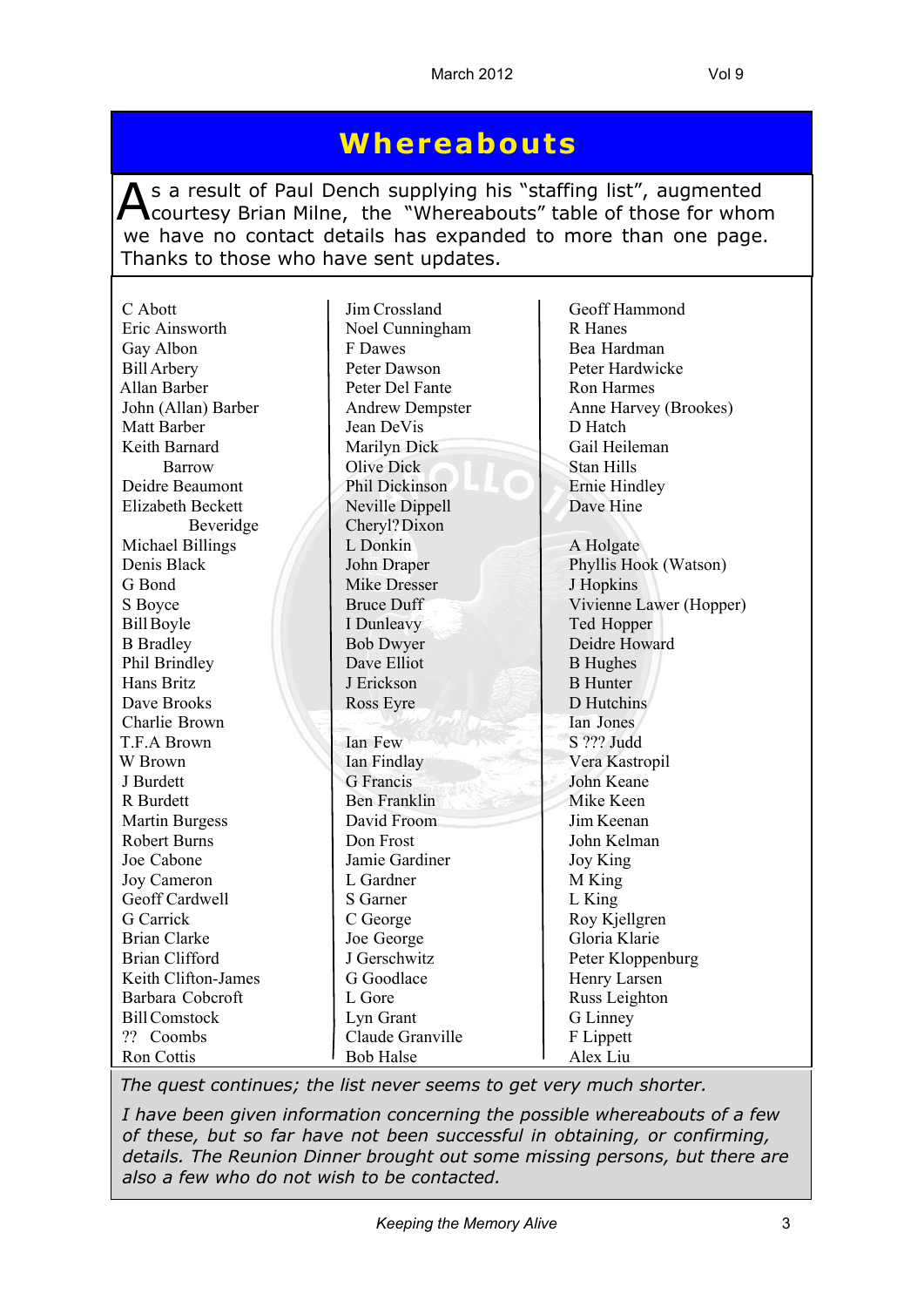#### **Whereabouts ctd .**

S McDonald Don McLellan Doug Richards Marilyn Milner (Gobby)<br>John Mogg Joan Oats Dorcas Sefton-Bellion Wendy Petersen

Gloria Lyon-Roberts Don Pettitt Ray Skender Ross MacDonald T Phillips<br>
John Mahaffev Diane Pitman (Houslev) Lyn Smart (Willis) Diane Pitman (Housley) Peter Maine John Platten J Smith Roy Mallinson Gerry Plummer Mary Smith<br>
Rob Marr D Powell D Powell P Smith<br>
P Smith Bob Marr  $\vert$  D Powell  $\vert$  P Smith Keith Mathieson M.J.K Power Roger Smith Alec Matthews Wendy Puccinelli Bill Smythe K McCarson  $\vert$  Lorna Quinn  $\vert$  Hazel Snook (Howse) Ian McDonald Roger Ramsden Dave Standbury<br>S McDonald A Rees John Stanton Frank McGregor **Dave Rendell** Alex Stevenson Eileen McLaughlan Frank Rice Barbara Stephenson (Vernon)<br>
Doug Richards Barbara Teahan<br>
Barbara Teahan Nola Meiklejohn (O'Byrne) D Richardson Barbara Teasdale R Miller Harry Richmond Des Terrill Bill Mills Ralp Richmond Alan Thomas Ray Mills<br>Marilyn Milner (Gobby) Dave Rickards<br>Grand Grand Homas<br>Howard Thomas Brian Robinson Don Thompson Sharon Morgan (Todd) Lynne Rosser Jack Thompson J Murray Ted Rosser **Patsy Thompson (Nolan)** Dennis Naylor | Lindsay Sage | Larry Tomkins Gloria Neal Stewart Sands Frank Toomey Ellie Nichols<br>
K Elton Nickerson<br>
Ron Sargeant Russell Schwarzer<br>
Russell Schwarzer<br>
Russell Schwarzer<br>
Norma Turner K Elton Nickerson Russell Schwarzer Norma T<br>Graham Nielsen Bob Scott Ernst Uhl Graham Nielsen Bob Scott<br>
John Noble<br>
Michael Scott-Malcolm TonyVingerhoets Michael Scott-Malcolm ? O'Brien Lorraine Scott-Malcolm (Erlandsen) Dave Walker<br>
Lorraine Scott-Malcolm (Erlandsen) Dave Walker<br>
Dorcas Sefton-Bellion Mrs B Ward W Oliver George Sefton-Bellion Tom Ward Denis Owens D Selby N Wardle John Paddon Ron Shand A Watermeyer ??? Mrs Parkinson Fred Sharland Irene West<br>
Irene West<br>
E Sharples Bernie Will John Parkinson E Sharples Bernie Wilbourne<br>
Alan Paterson 2 Sheehan Garnet Wilmott ? Paull Jeff Shuttleworth Fian Wilson<br>
P Sims<br>
Brian Wilson<br>
Ray Zatorski

Garnet Wilmott Ray Zatorski

### **The Saga Continues - Part 2 ctd.**

I'm planning on several fundraising activities leading up to the Buzz visit. I'm looking at a dinner/cabaret with raffles etc and bringing up a band from Perth. These are only ideas at the moment, but I'm working on them. Any assistance is welcomed!

I am planning the first busy bee on site for the weekend of January 21 & 22. Our group of volunteers will be called upon to rake up the weeds and start the prep for the painting. I'll send out further information later. Craig at Mitre 10 is donating the paint, and Mick from W & K Painting and Signs will be donating his services by painting the building, inside and out!

Thanks to those who have started the ball rolling. We'd like to be open for business in April 2012.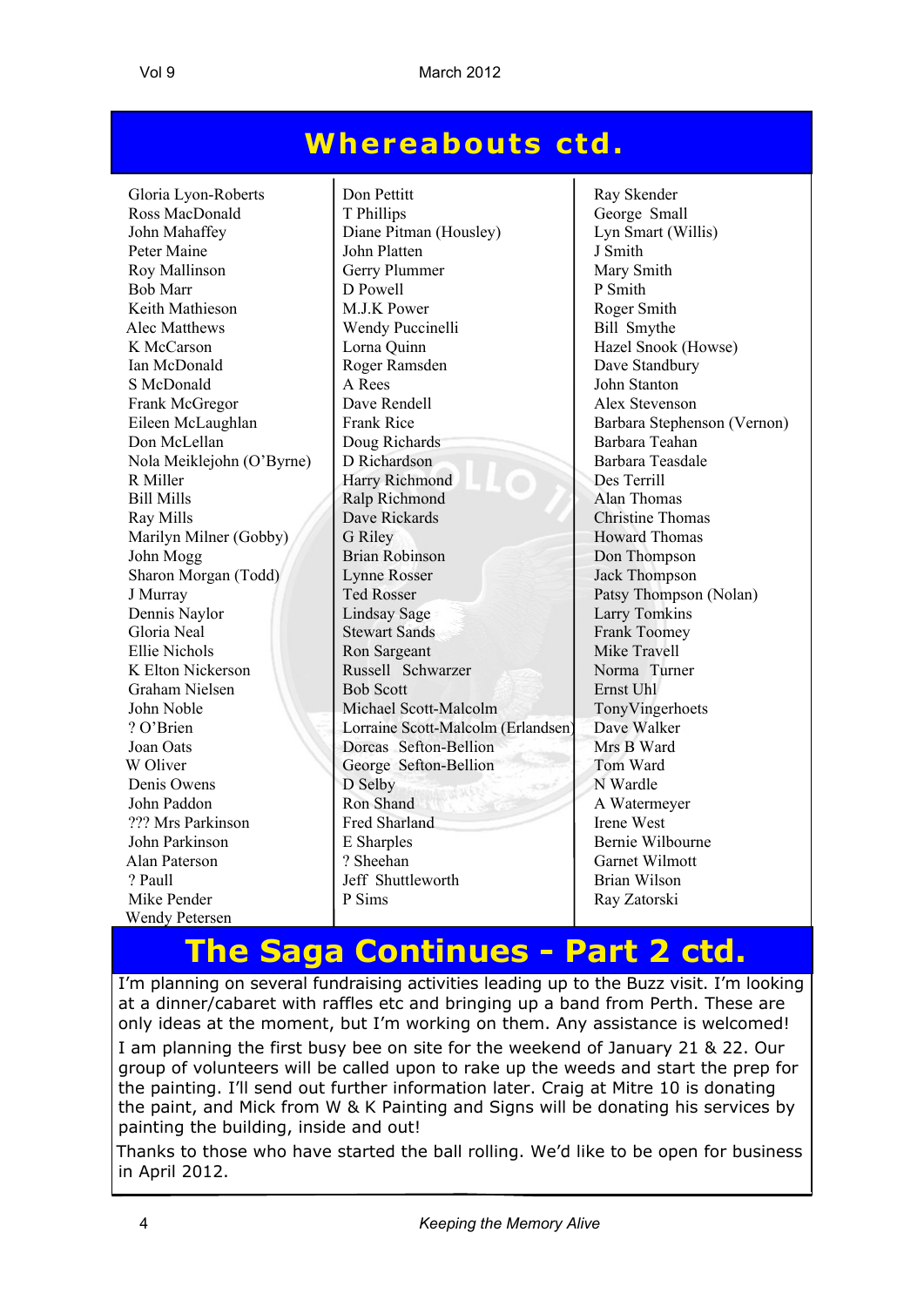## **The Saga Continues - Part 1**

*From Phil Youd Chairman Carnarvon Space and Technology Museum Inc. Friday, 25 November 2011*

## H i everyone,

Some good news! I've just been advised that our Eventscorp grant application has been successful and will be announced by the Minister for Tourism this afternoon. We have won \$20,000 for the Buzz Aldrin event which I have dubbed "To the Moon and Back Festival". A journalist from the West Australian has just phoned me asking a few questions and advised that we'll have a small piece in tomorrow's West. Perhaps the wheels are finally starting to turn on this great community project.

Now, if we can have some good fortune with some other sponsorship applications such as Rio Tinto, Qantas, and some other funding streams, Buzz will be in Carnarvon next year!

#### **Proposal to Nominate for a Heritage Recognition Award**

*From: Paul Dench [paul@dench.net] Sent: Tuesday, 22 November 2011 1:32 PM*

I've been co-opted by Engineers Australia (WA) to help a panel of three of their members prepare the case for an 'Engineers Australia Heritage' recognition resulting in the erection of commemorative panels. Thes(e) would recognise the roles of the NASA Carnarvon Tracking Station in space research and of the OTC Satellite Earth Station in communications. When successful they would likely be the first of a new award category - Engineer Heritage International Marker (EHIM}.

We are in the early stages at the moment but tenta(ti)vely are planning the CRO marker in town somewhere and the OTC marker out on the OTC site. ...

~~~~~~~~~~~~~~~~~~~~~~~~~~~~~~~~~~

From copies of e-mail correspondence this proposal is proceeding nicely and Paul has prepared a number of documents, including "*Historical Summaries*" in support.

The final drafts of these were forwarded on 16t<sup>h</sup> January for the "*Heritage proposal meeting*" held on 17th January.

We look forward to the outcome.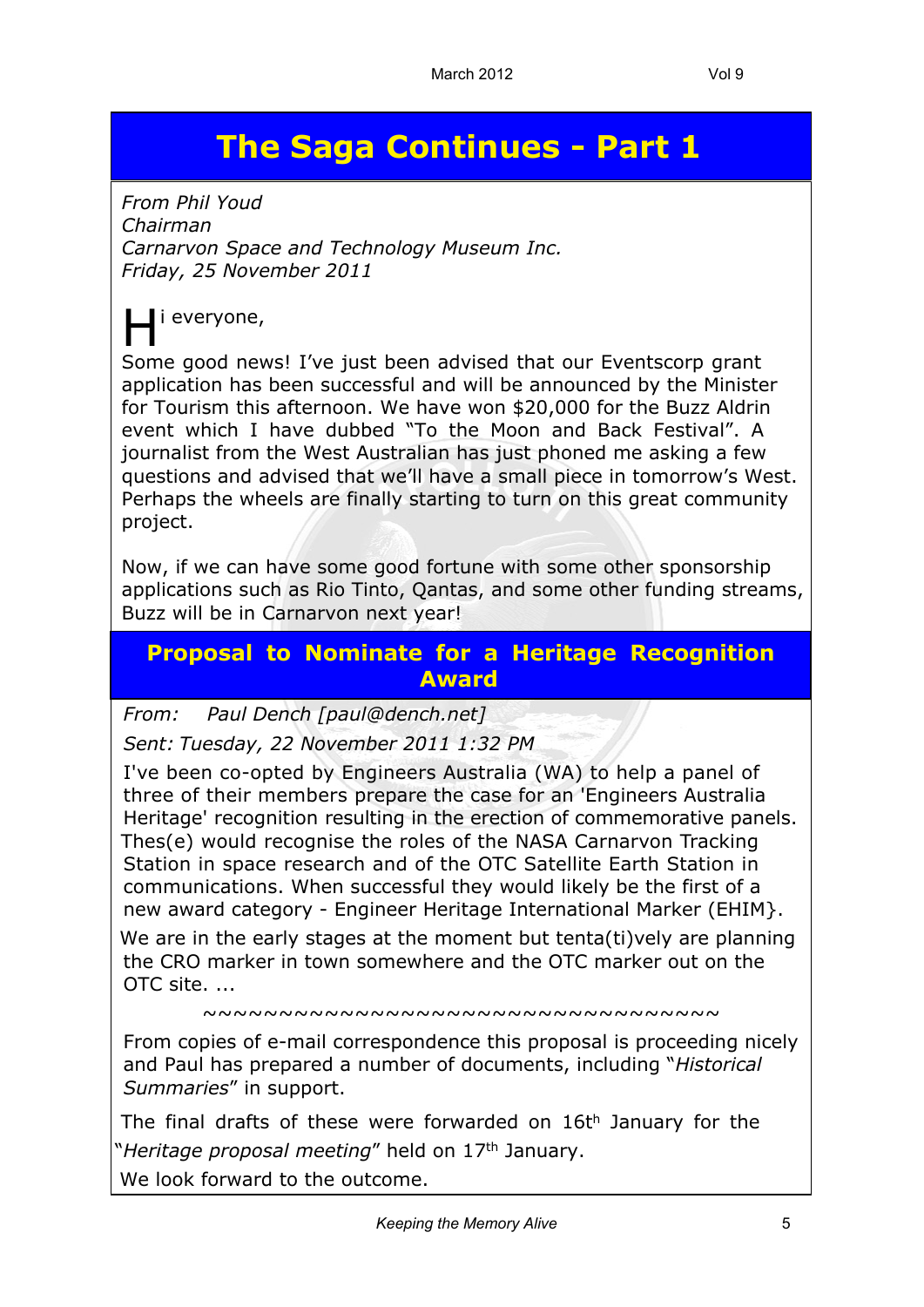## **The Saga Continues - Part 2**

*From Phil Youd Chairman Carnarvon Space and Technology Museum Inc*

*Sunday, 18 December 2011*

Hi everyone,

I thought I'd advise you of our progress at the new museum.

Our group has now signed off on the lease for the smaller building at the OTC site which will house "Phase 1" of our museum. The power is on and water connected.

Over the past few days there has been the beginnings of the initial clean up of the site. First newly elected Shire President Karl Brandenburg got his guys in a Bobcat to clean up the driveway giving us vehicle access. Karl is arranging for a better surface to be laid in the not to distant future. Over the last couple of days we've had Andrew Alston with his ride-on mower and tractor mowing down all the weeds.

This has given us the biggest visual change to date, as at least now from the road you can see the building. Today Andrew was back with a whipper snipper and the kids in tow! Stephen Lyall also arrived with his whipper snipper to finish off the bulk of the weed cutting.

My wife Deborah (who has come up from Perth for the weekend) and I have been working inside the building removing years of dirt and getting the place secured. The toilets are in a hell of a state!! I'll leave the description at that!! I've changed a few locks and added padlocks to chains, so it is a lot more difficult to enter the site and building. Just need a few new pieces of glass and we'll be all secure.

I've asked Mick Coffee from Carnarvon Steel Supplies to build us a mock-up of a Gemini Capsule. I found the plans

and a photo on the internet, so he's getting me a price to build it so kids can sit inside.

Linda Lyall is donating \$1,000 to go towards the materials. The Neil Armstrong Museum in Ohio has already built one...so it should be easy!! Ha Ha! I will look at building an Apollo Capsule for when we move to the much larger site (hopefully late next year) to compliment the Gemini one.

Doriana from Vince Catania's office in Carnarvon has the contact details of who has the original fountain that was at the Tracking Station. I will be chasing them up this week to see if we can get it back for the museum. It will be a nice piece to have. Speaking of Doriana, thanks go to her and Karl Brandenburg's partner Donna for immediately donating back the door prizes from the Hits Radio Xmas party on Friday night. These will now be auctioned or raffled at one of our up coming functions.

Now...the buzz about the Buzz Aldrin visit.

As you know we have been granted \$20,000 from Eventscorp. Last week I met with Maurice the Shire CEO regarding possible Shire funding. He indicated that they may be able to provide our group with \$10,000, and on Friday I got word that Rio Tinto Dampier Salt will donate \$5,000. Vince Catania called me on Friday afternoon and says he's confident that he can find an underwriter for the Buzz visit. I won't go into the details, but it sounds very good! I have a meeting scheduled with him at Parliament House on Jan 13. So I hope to have some good news from that meeting, but I am getting more confident each day that we will pull this off.

*Continued on p4.*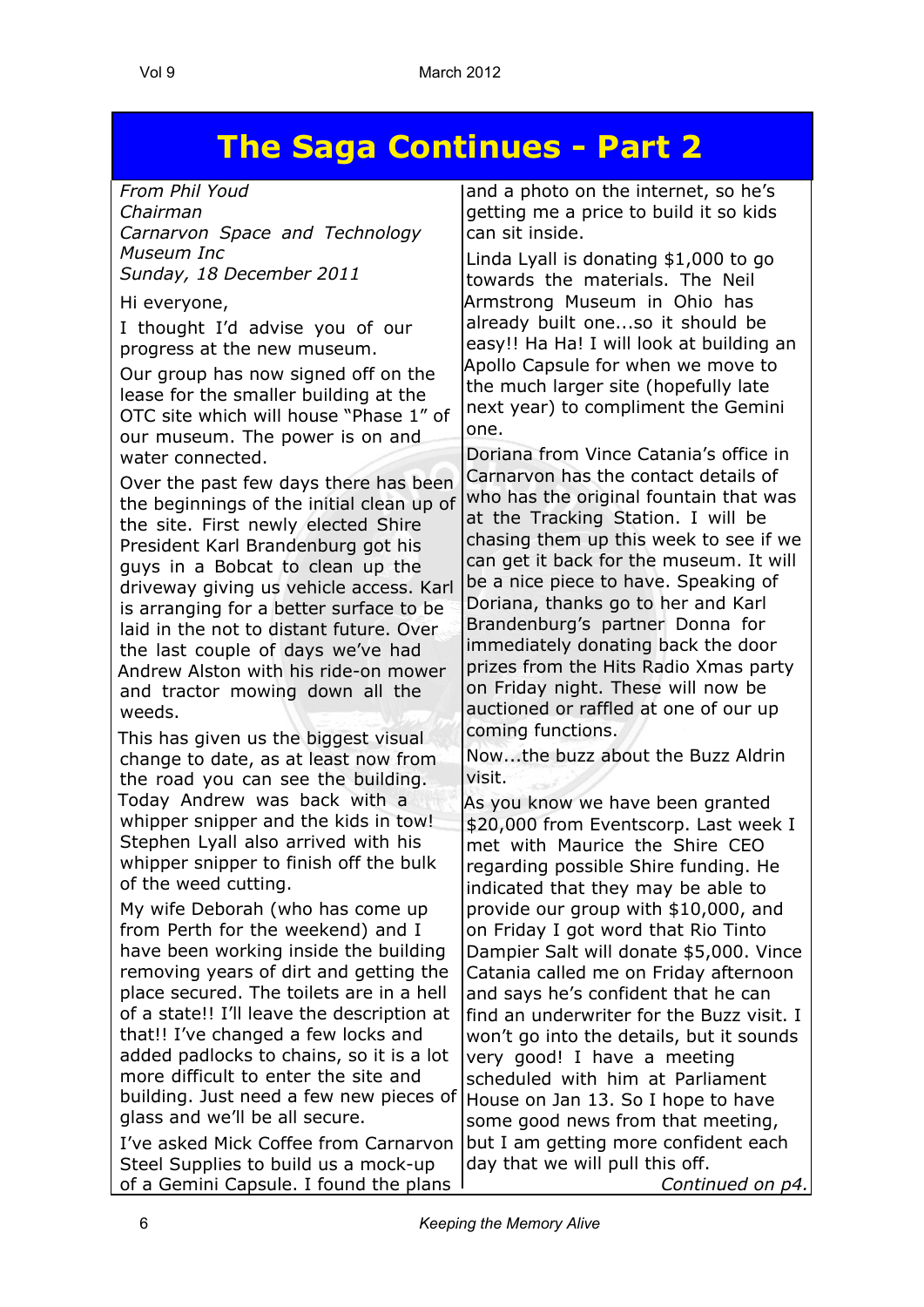

*Keeping the Memory Alive* 7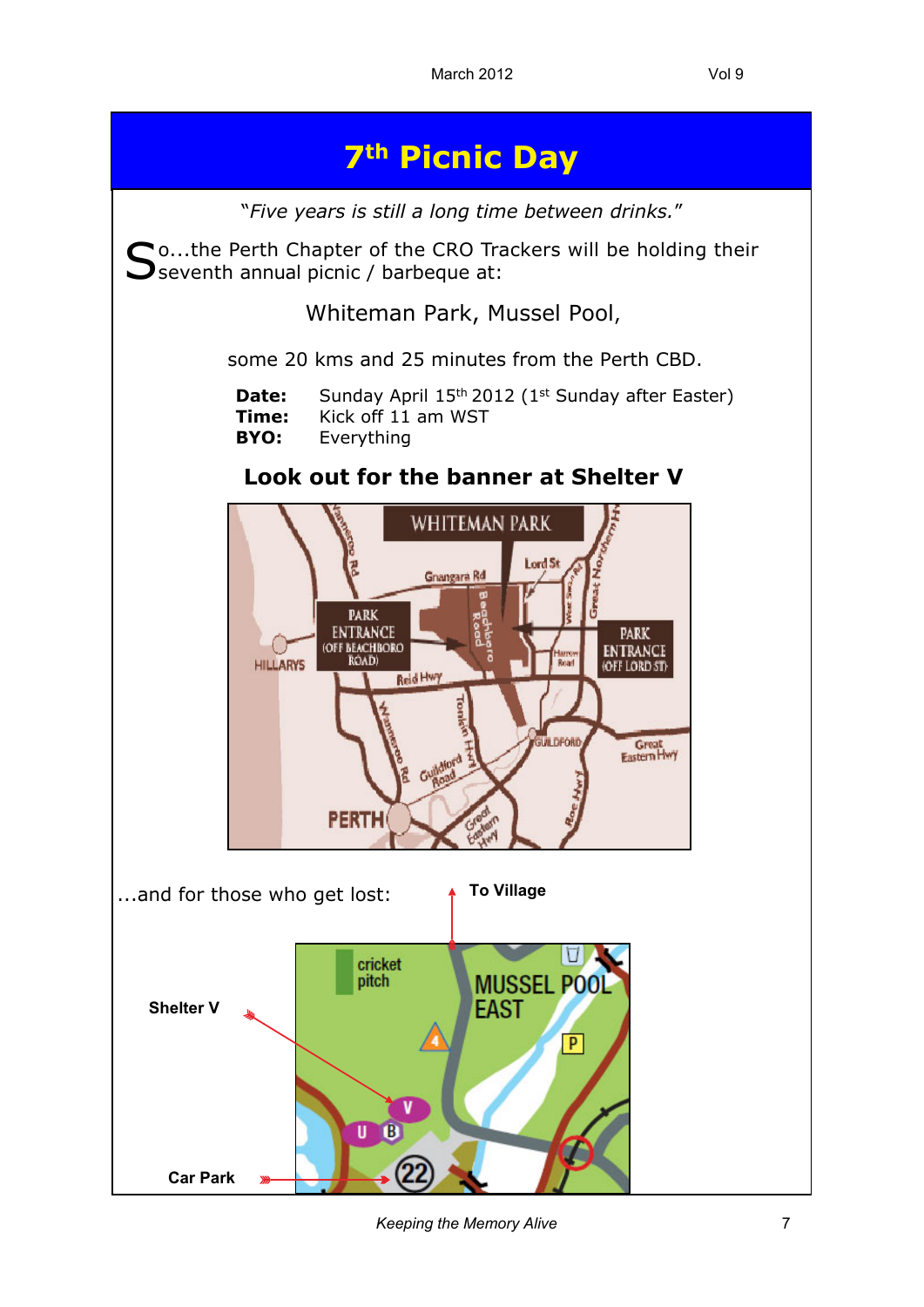#### **The Fisherman Who Rode a Horse**

*Continuation of an extract from the autobiography of Ken Watters.*

" have never heard of them."

"I have some brochures and paper work that they have sent to people like us and you can take them home and have a good read before you make up your mind."

"Thank you. I certainly appreciate the job offer. It will make a big difference if I can earn money to help pay my way. Uncle Max has told me that there may be some scholarships, that I can apply for as well, that would be a big help."

"I am sure there will be and if you need any references just let me know."

"Thank you, I had better get back to work we have a satellite to track in 15 minutes."

I left the T&C building with a large envelope full of information on the Institute of Technology tucked under one arm and a spring in my step. It seemed my life was falling into place.

I talked it over and over with Mum and Dad and Uncle Max and decided that I would apply for a Government Mature Age Scholarship and if I was successful I would apply for entry to the West Australian Institute of Technology. I had decided to stay on at the Tracking Station until I at least knew the outcome of my application for the scholarship so either way I was going to miss the coming prawn season.

I noticed that Bub had not been going in to town lately. I asked if he would like to come in to have a couple of games of pinball and a coffee at the Greasy Spoon.

"No thanks Ken, I think I'll just hang around here for the day", he replied.

"What's the problem you haven't been into town all week?"

"One of the Mallard boys is waiting to punch my head in", Bub replied.

"What have you done to upset him?" I asked.

"Nothing, he thinks I'm messing around with his girlfriend."

"Are you?"

"No way, she's got the hots for me but I haven't touched her."

"I'll come with you and we'll sort it out."

"No way, he's got a dozen mates just waiting to get me alone."

"You won't be alone, I'll be there."

"I don't want my head bashed in."

"You can't spend the rest of your life on Babbage Island. Let's go and sort it out."

Reluctantly Bub agreed to come with me in the Landrover and when we arrived in town we spotted the Mallard boys with about a dozen of their mates in front of Fong's Drapery.

"There they are across the road", said Bub.

"OK I'll go around the block and drive past them", I said.

*To be continued*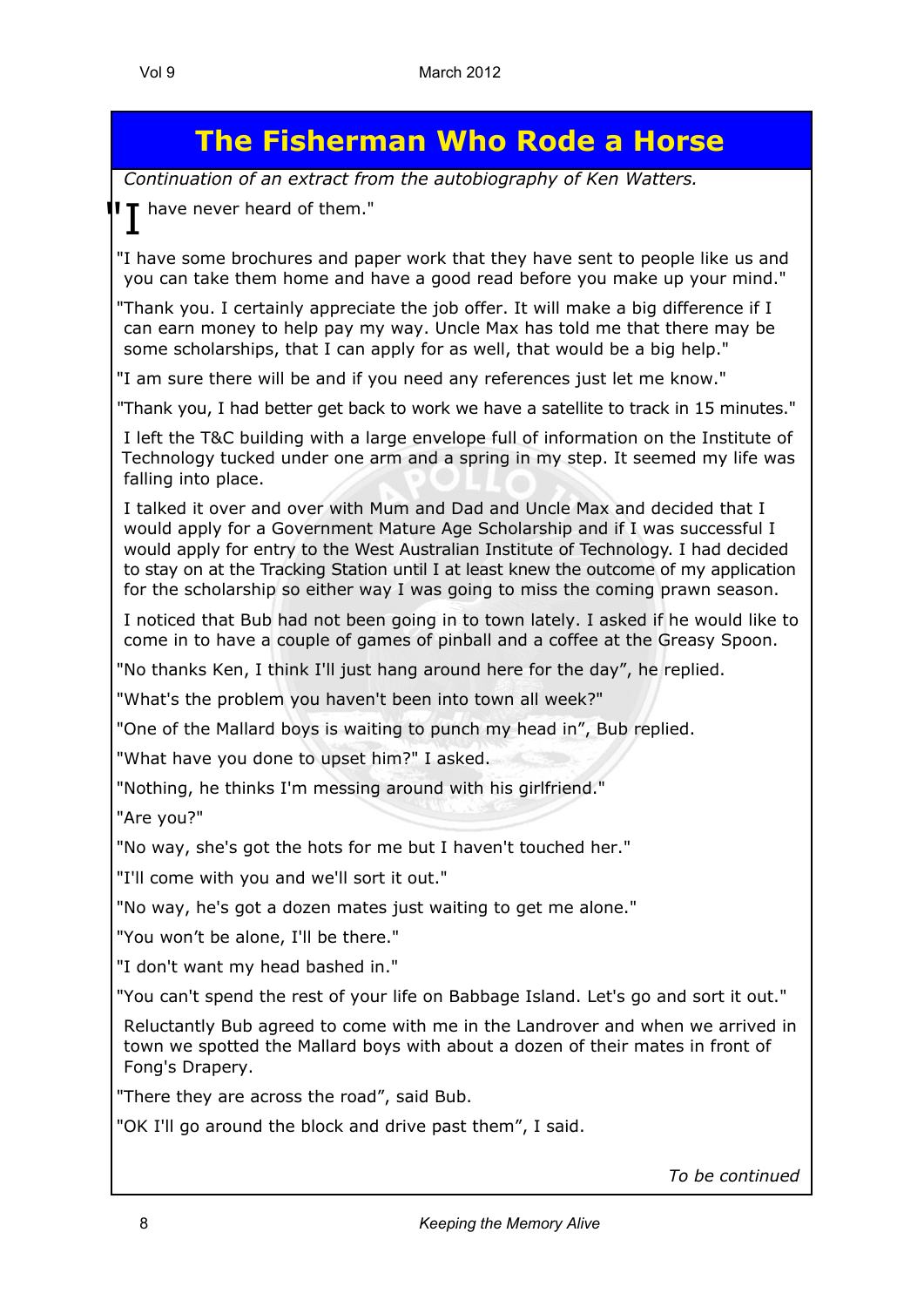### **Social Club News**

*APRIL 69*

#### **SUPERVISORS' SEMINAR**

The Station's Boss' name is Ray, Be's newly arrived in our ranks, We'll give him a little more time To get used to the fools and the cranks.

Col. is the ramrod of this spread, And the way that these things to Of, cricket and golf and fishing, He's really in the know.

Next on the list is Brian, Ops Super he's known to all, He's always glad to get the help, Of a chap by the name of Paul.

Paul Dench is a tracking man, So folks around here tell, USB, Nitsville and all Have fallen under his spell.

Of a Comms section rather large. Max B. we find in control, And ensuring that it's smoothly run, Makes him a hard working soul.

Computers are bossed by a guy called Frank, As a mathematician he's great, But if he runs his machines or vice versa, We can only speculate~

Big Barry's in charge of Facs., Poorhouse, garage and garden, With his side kick by name of George, He's quite an effective warden.

Milton's the editor of this rag, He agreed to print this poem, Any grievances aroused, Should be settled before he leaves home.

> The Bard from Carnarvon-upon-Gascoyne.

Page 5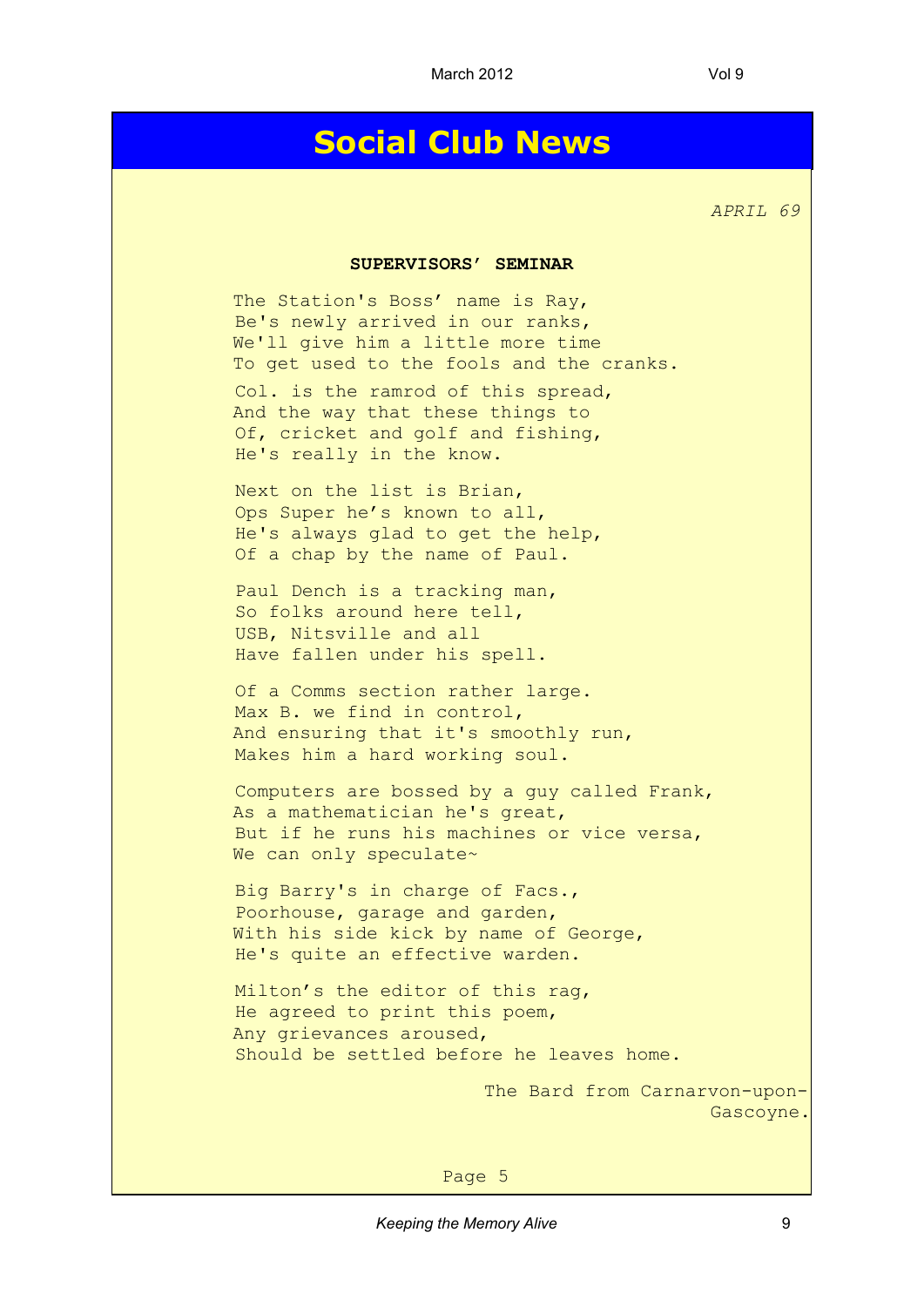## **The Saga Continues - Part 3**

*From Phil Youd Chairman Carnarvon Space and Technology Museum Inc Friday, 13 January 2012*

#### Hi everyone,

I thought I'd advise you of what's been happening with the museum etc.

Firstly, the building has been prepared for painting. It has been high pressure washed with all of the old flaky paint coming off. There's still a couple of minor jobs to do, but should be sorted out in the next couple of weeks.

Next weekend will be our first Busy Bee on site. We'll be cleaning up the garden, trimming a few trees and getting ready to plant some lawn. I'll call our volunteers next week and work out a schedule.

Tickets are now on sale around Carnarvon for our first fundraiser. We need to sell over 100 tickets to earn money for the museum. I'm aiming for 150!!! So if you're in town...buy and sell as many as you can!!

In case I hadn't informed you, Buzz's people have been in contact with me again, and have stated that he is now unable to come to Australia in July. The ONLY time he has available is the last 2 weeks June. I have gone back to them with June 22 & 23. They said they CAN do that. But I need to sign the contract ASAP and transfer them the US\$25,000 deposit so we don't miss the boat again.

I have just come from a meeting with Vince Catania at Parliament House. Things are looking REALLY good in obtaining enough sponsorships to get Buzz out here and all of our ex-Trackers & OTC staff on a plane to Carnarvon.

Virgin has verbally said **YES** to sponsoring Buzz's flights from the US to Perth. Just waiting on the paperwork, which should be early next week.

The Bendigo Bank looks like they will underwrite the "event" to \$30,000. They have given **verbal approval**, but meet at the end of the month and we should get the go ahead in writing then. Vince's father is the Chairman. I have asked another party to lend us \$25,000 for the Buzz deposit for the short term, which would be repaid within a month from the Bendigo Bank money. This will enable us to sign the contract and we're and Buzz are committed.

We're looking at chartering a Skywest F-100 jet to fly everyone up to Carnarvon from Perth. To offset the cost of this, Vince will be selling tickets to large companies (10 each)that he has contact with. He's convinced he can sell up to 60 tickets at \$1,200 each. (We only need 30 to cover the cost of the jet). The package will include flight, 1 nights accommodation and ticket to the Buzz evening. This allows for 40+ "freebies" to come aboard! So the flight will be promoted as "Meet Buzz Aldrin – A Once in a Lifetime Experience". It will be a great PR experience for Carnarvon and our museum. We do want to provide everyone with a "show bag" of for the event. It could include brochures on Carnarvon, museum, Buzz photo, perhaps a stubby holder or T Shirt. All of this will depend on \$\$.

For the ex-Trackers, I think I will have to charge you for a room and ticket to the function as I won't have enough money left over in the budget. The cost is yet to be finalised, but I think we will be able to discount where possible, but you'll get a free plane ride!

*Continued on p11.*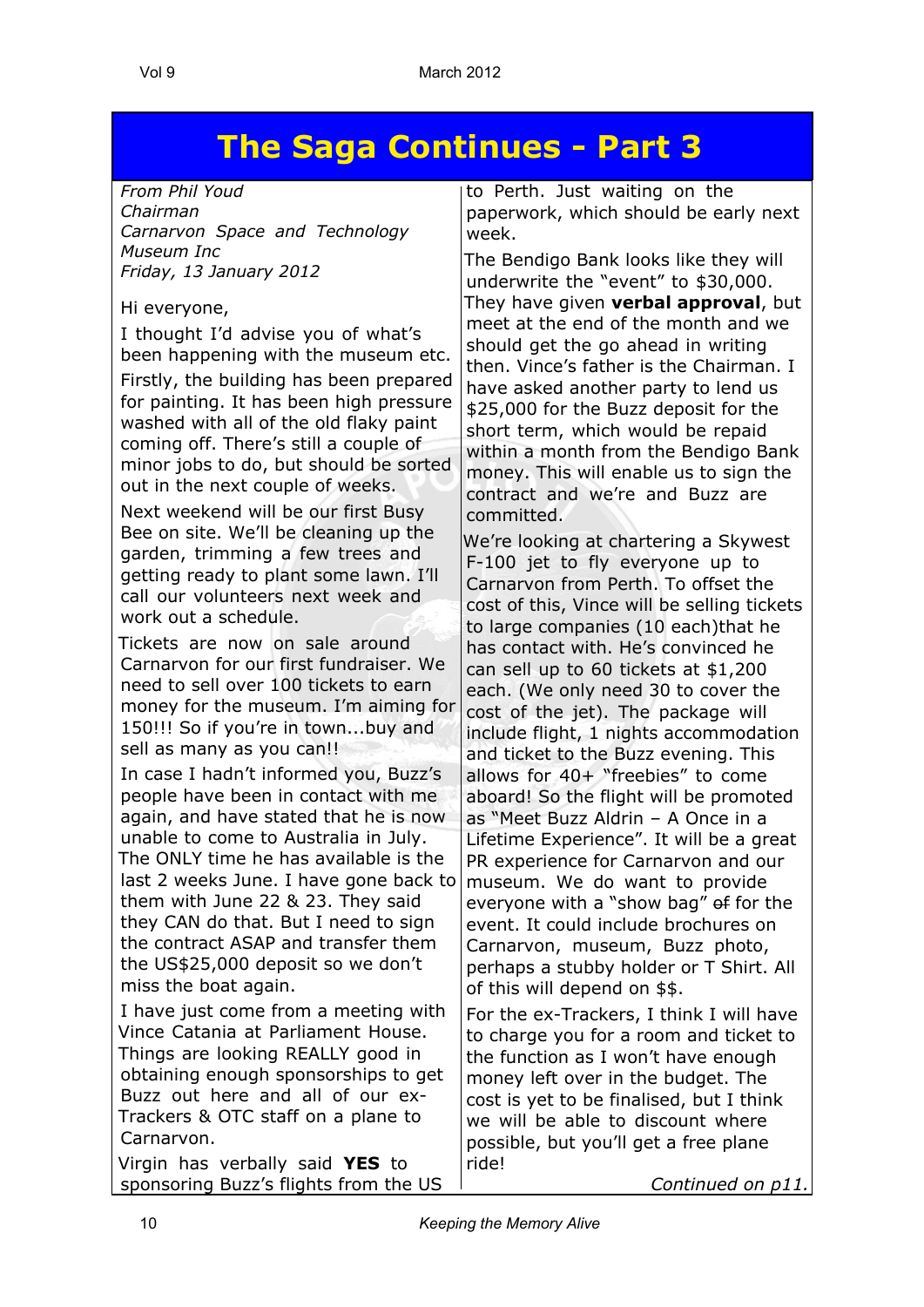## **KEEPING THE MEMORY ALIVE Carnarvon Tracking Station** 1964 - 1975 **Click on picture to enter** Site @2006 All rights reserved

My sincere thanks to all of those who have contributed to the website so far; listed at: http://crotrak.com/thank you.htm . far; listed at: [http://crotrak.com/thank\\_you.htm](http://crotrak.com/thank_you.htm) .

There is a lot to come including more photographs from the 40<sup>th</sup> Anniversary Reunion Dinner, courtesy Trevor Housley, Tito & Joan Teraci, Margaret Hall and Max Garth. Just wish I had more than two hands, and more free time - I need to get them done before the next dinner

I can arrange copying, scanning, whatever, so as to get them uploaded to our website; you need have no fears regarding their safety.

## **The Saga Continues - Part 3 ctd.**

| Accommodation in Carnarvon is/will be                                                                                                                                                                                                                                      | Museum, and "like us" whatever that                                                                                                                                                                                                                                    |
|----------------------------------------------------------------------------------------------------------------------------------------------------------------------------------------------------------------------------------------------------------------------------|------------------------------------------------------------------------------------------------------------------------------------------------------------------------------------------------------------------------------------------------------------------------|
| extremely tight. Next week when I'm                                                                                                                                                                                                                                        | means!!                                                                                                                                                                                                                                                                |
| in Carnarvon I will be visiting EVERY<br>motel etc to book as many rooms as<br>possible. We may need up to 100<br>rooms just for our plane load! I have<br>25 booked at the Fascine Lodge<br>already, but I'm hoping some may be<br>able to bunk together if we run short. | I have sent a sponsorship request<br>letter to Telstra through a "friend of a<br>friend", to see if they may come on,<br>since OTC became Telstra, so there is<br>a synergy. Wait and see!<br>I have also set up a meeting with<br>Lotterywest to see what avenue's of |
| Of course this doesn't include "other<br>punters" that may want to visit Of                                                                                                                                                                                                | funding are available to us. I meet<br>with Michelle on Feb 6.                                                                                                                                                                                                         |
| course this doesn't include "other<br>punters" that may want to visit                                                                                                                                                                                                      | I am feeling very confident we will<br>now pull this event off.                                                                                                                                                                                                        |
| Carnarvon.                                                                                                                                                                                                                                                                 | Mark those dates in your calendar                                                                                                                                                                                                                                      |
| For those that are into "Facebook" we<br>now have a page. Please have a look<br>at Carnarvon Space and Technology                                                                                                                                                          | June 22 & 23.                                                                                                                                                                                                                                                          |